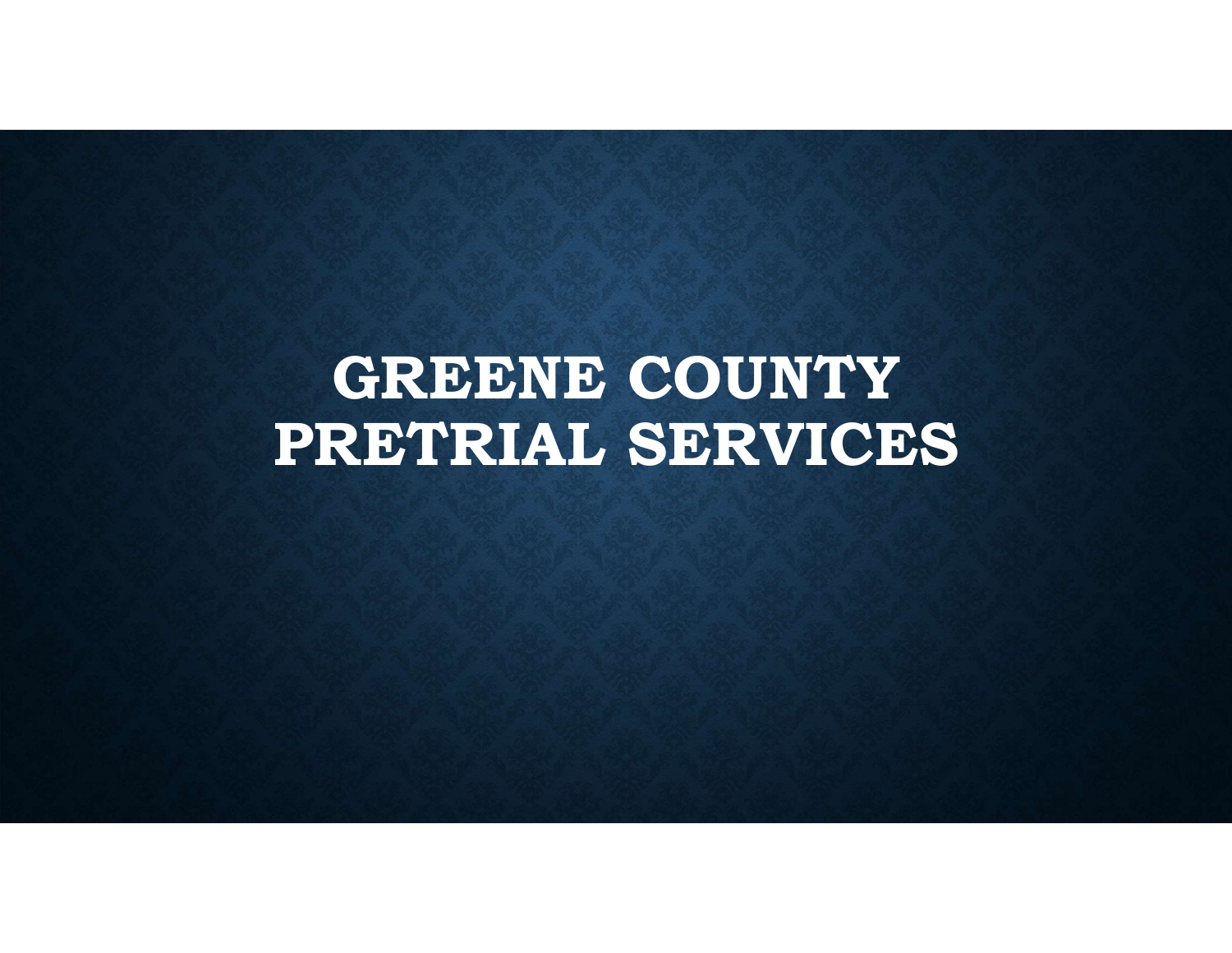# MISSION STATEMENT

The mission of Greene County Pretrial Services is to operate a pretrial system that is safe, fair and effective and which maximizes public safety, court appearance, and appropriate use of release, supervision and detention.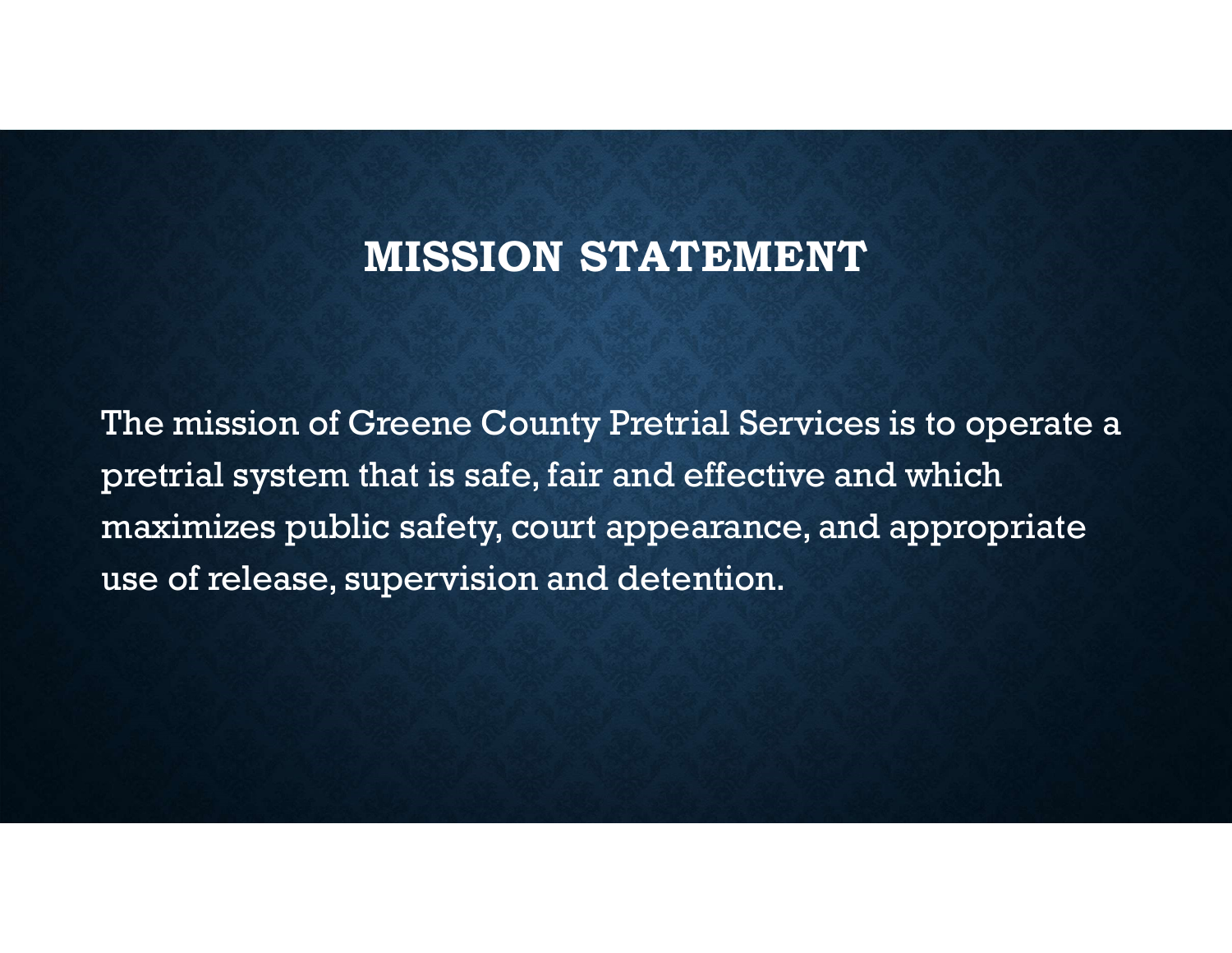# RISK ASSESSMENTS

- Ordered at Initial appearance in front of a Judge (within 48 hours), Judges will order a Risk Assessment be completed on the individual to give them as much information as possible to make a release decision at the Bond Reduction Hearing. • Ordered at Initial appearance in front of a Jue<br>Judges will order a Risk Assessment be complement<br>give them as much information as possible to<br>the Bond Reduction Hearing.<br>• Defendant interview at the Jail and gather in:<br>
- Defendant interview at the Jail and gather information (home and employment information, family, education, substance abuse and treatment history).
- Criminal History outline.
- 
- Risk Assessment Tool gives a Risk score. This score indicates the risk of the defendant to commit new crime or not return to Court if released pretrial.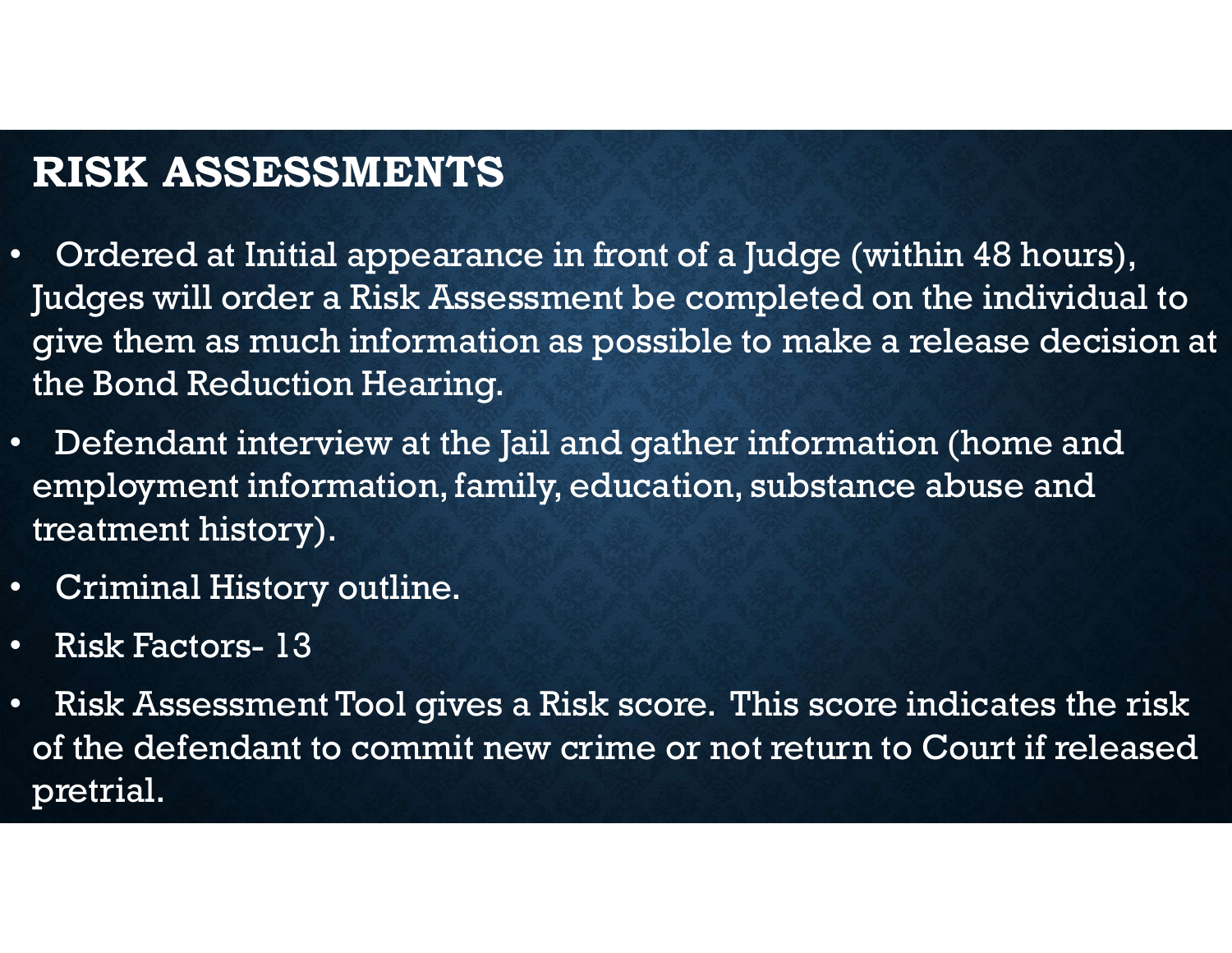#### PRETRIAL SUPERVISION

- **PRETRIAL SUPERVISION<br>• Bond Reduction Hearing- Keep bond as is, reduce the bond or<br>• release an individual on their own recognizance. Supervised<br>by a Pretrial Officer while on bond. GPS. SCRAM or house** release an individual on their own recognizance. Supervised **RETRIAL SUPERVISION**<br>Bond Reduction Hearing- Keep bond as is, reduce the bond or<br>release an individual on their own recognizance. Supervised<br>by a Pretrial Officer while on bond. GPS, SCRAM or house<br>arrest. Other condition arrest. Other conditions possible such as drug testing or treatment.
- Felonies and Misdemeanors.
- We have defendants that remain on supervision from a few months to more than a year.
- If a defendant violates a condition of their supervision the Court is notified and most likely a hearing scheduled.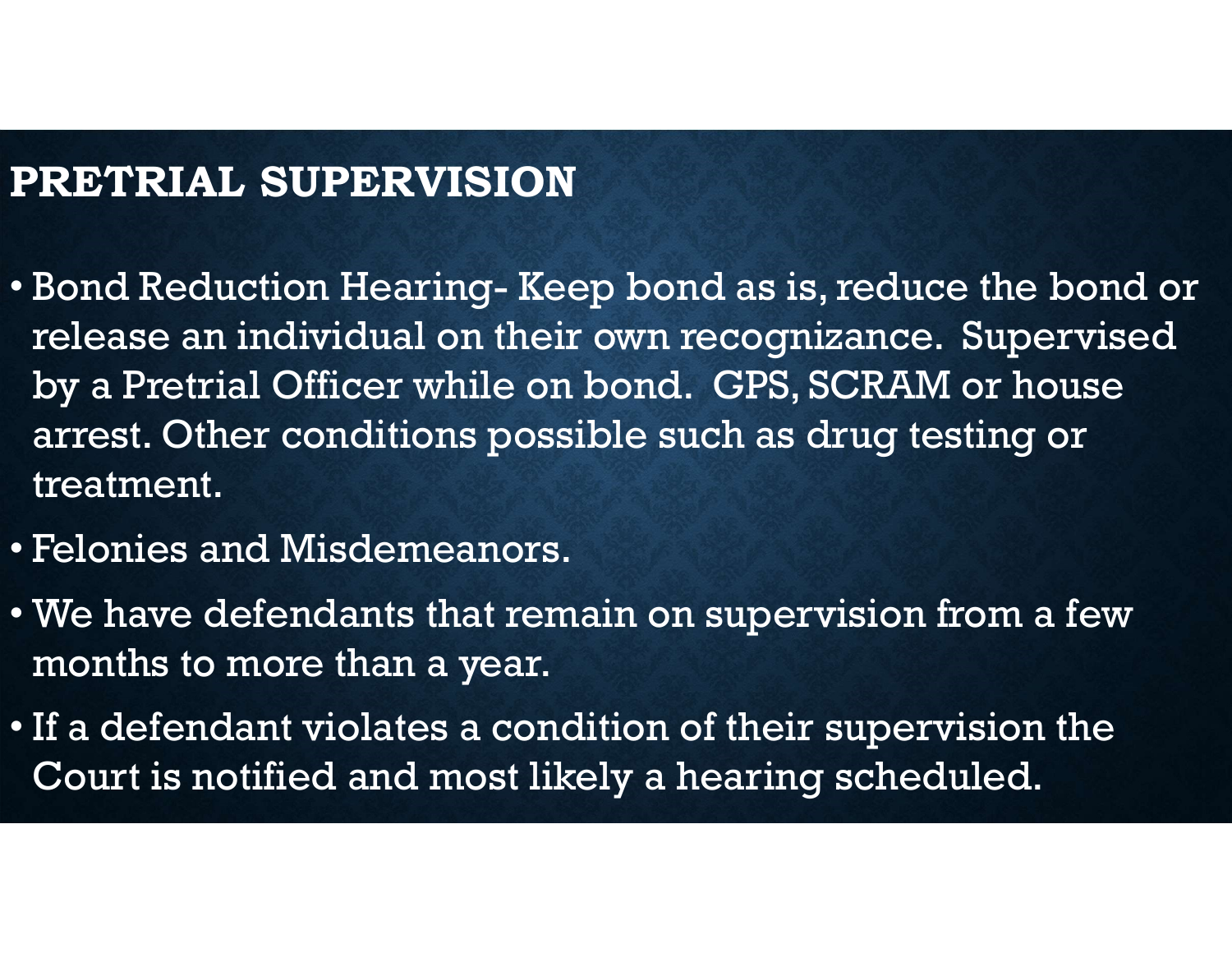# GPS

- Third party provides GPS monitoring.
- Unit cost \$9 per day for each bracelet and monitor.
- Phone is not necessary to utilize this service.
- The GPS provider can also create "exclusion zones" or areas where entry will create an instant alert (victim's address).
- Contracted agency will notify 911 of exclusion zone violation.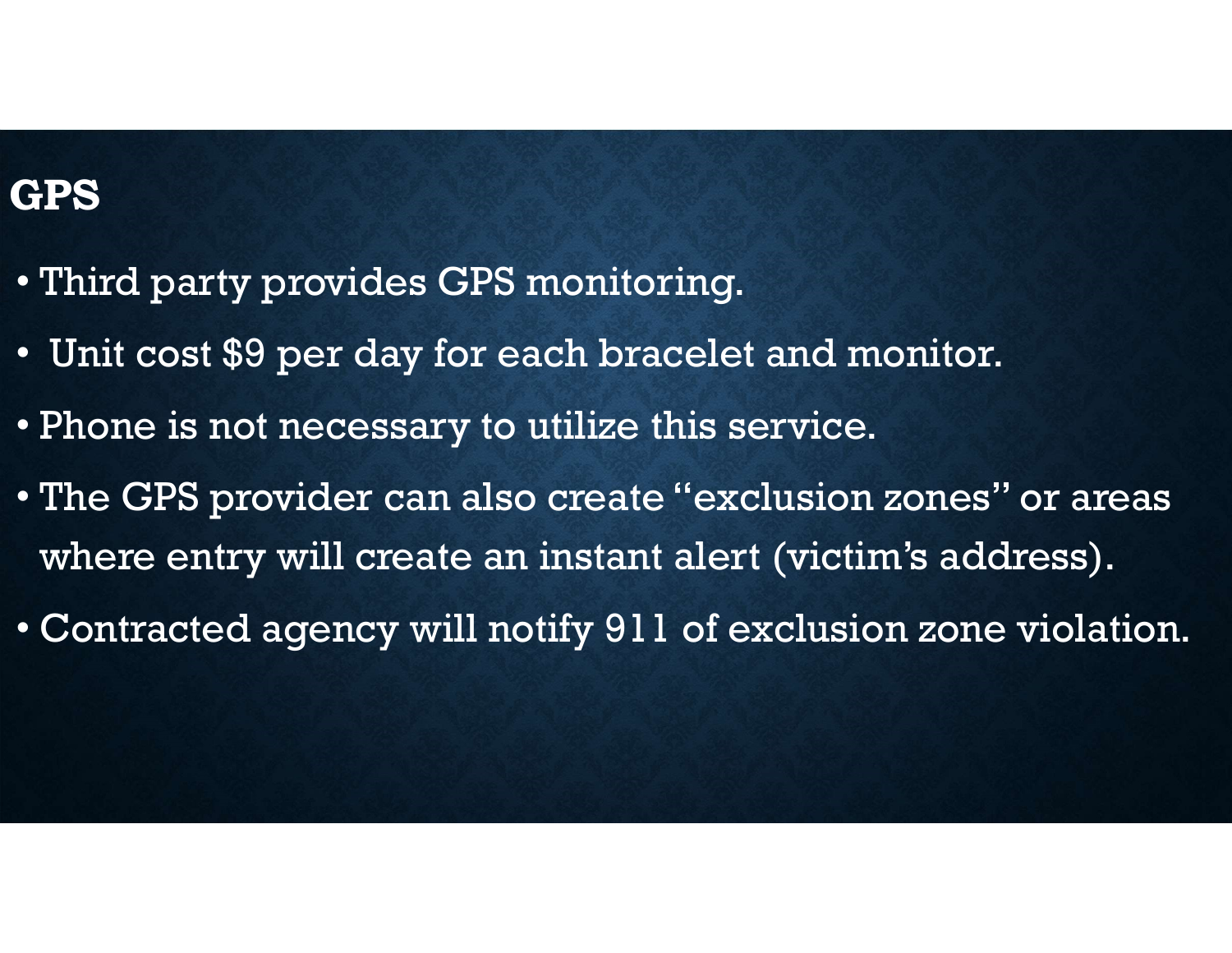### SCRAM

- Alcohol monitoring.
- Each SCRAM unit costs \$10 per day of operation.
- Monitor for alcohol consumption 24 hours a day, 7 days a week, through the continuous monitoring of perspiration.
- The device also monitors temperature and electrical resistance to prevent tampering (ex. placing items between the monitor and the skin).
- Defendants report once per week to have the device's stored data downloaded for analysis.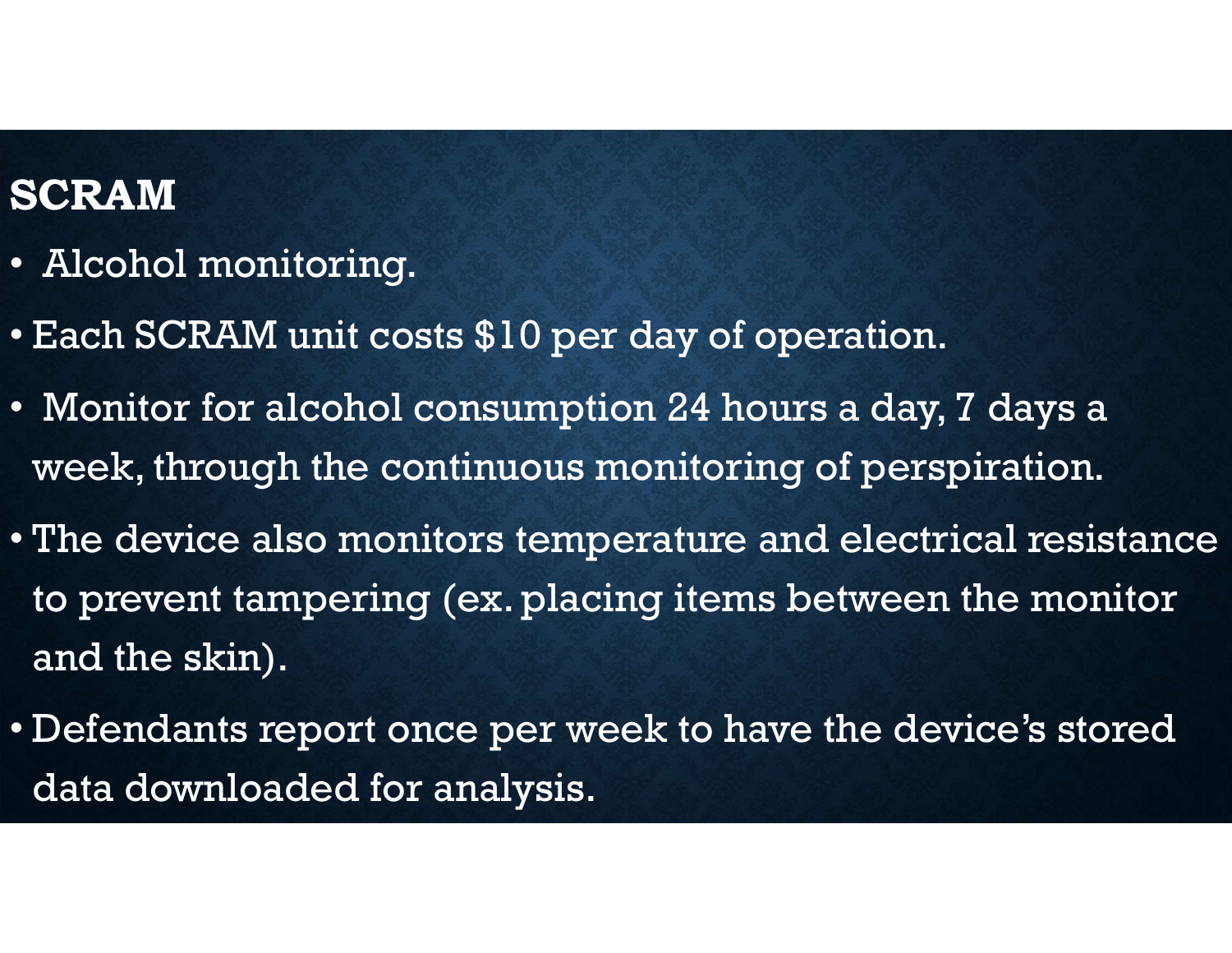#### Risk Assessments

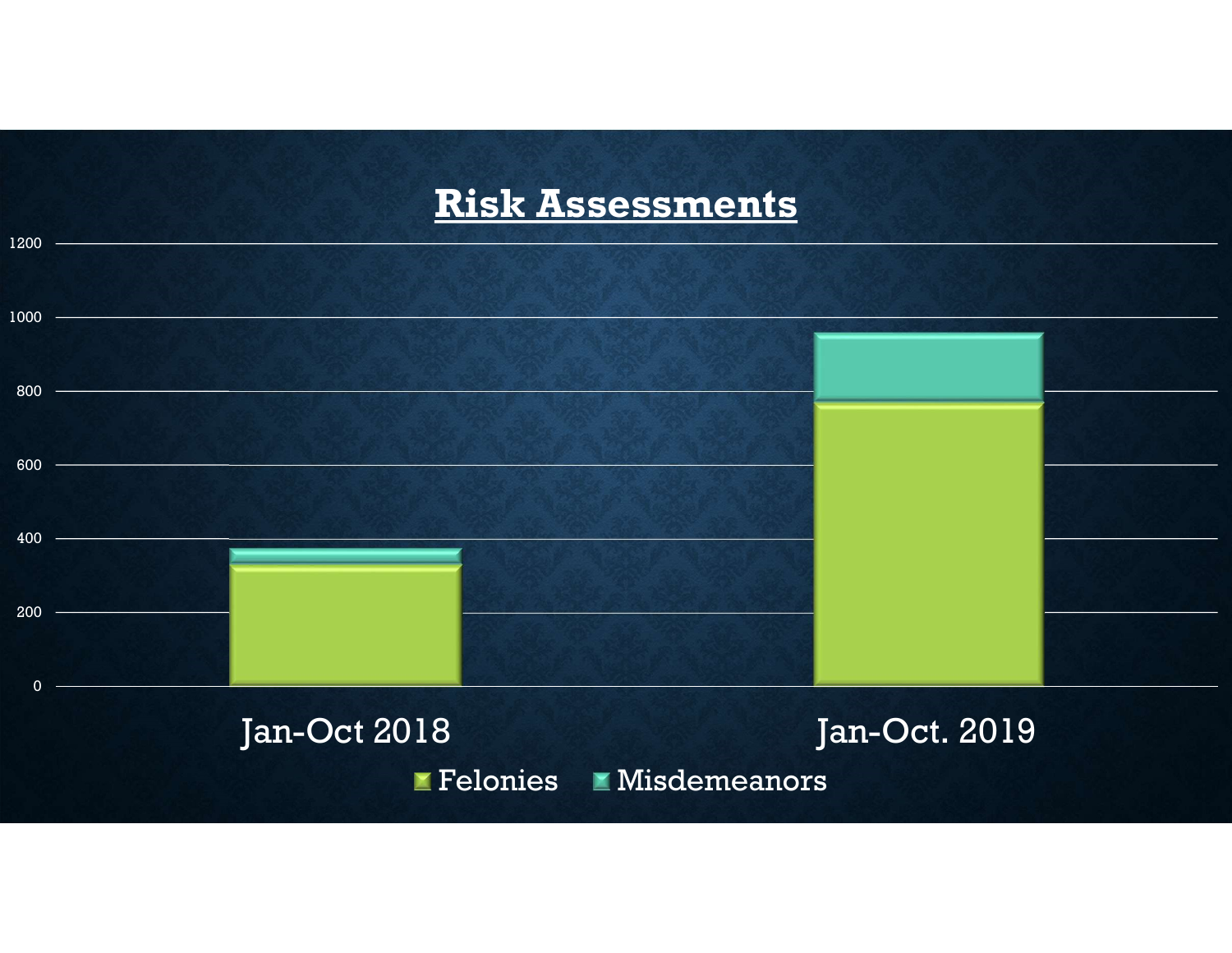- Most Common Charges- Domestic Assault 2nd  $\frac{1}{2}$ Domestic Assault 3rd, Domestic Assault 4th •Most Common Charges- Domestic Assault 2<sup>nd</sup>,<br>Domestic Assault 3<sup>rd</sup>, Domestic Assault 4<sup>th</sup><br>•Risk Levels from 2019 – 39% High Risk, 45%<br>Moderate Risk, 16% Low Risk
- Moderate Risk, 16% Low Risk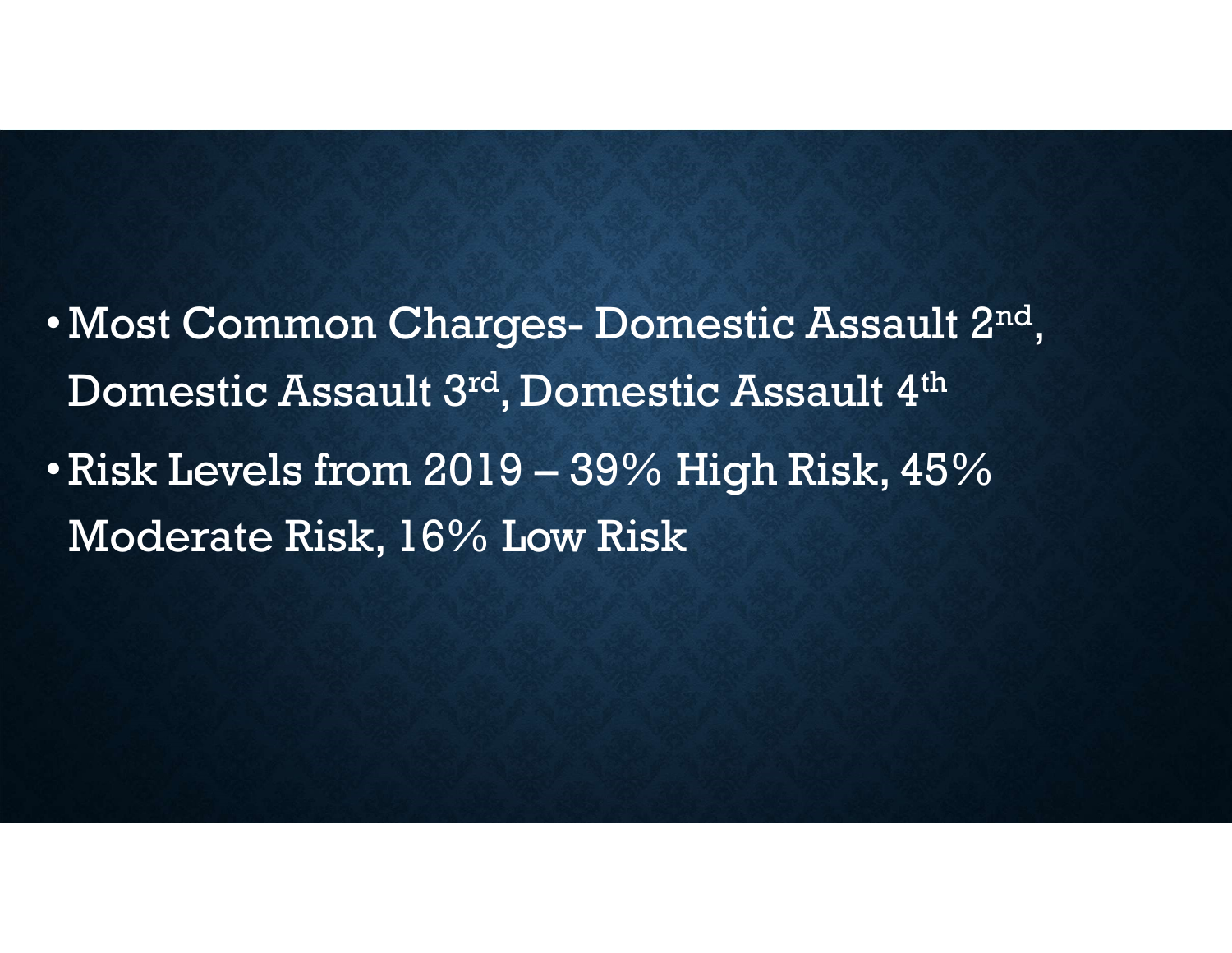### **Supervision**

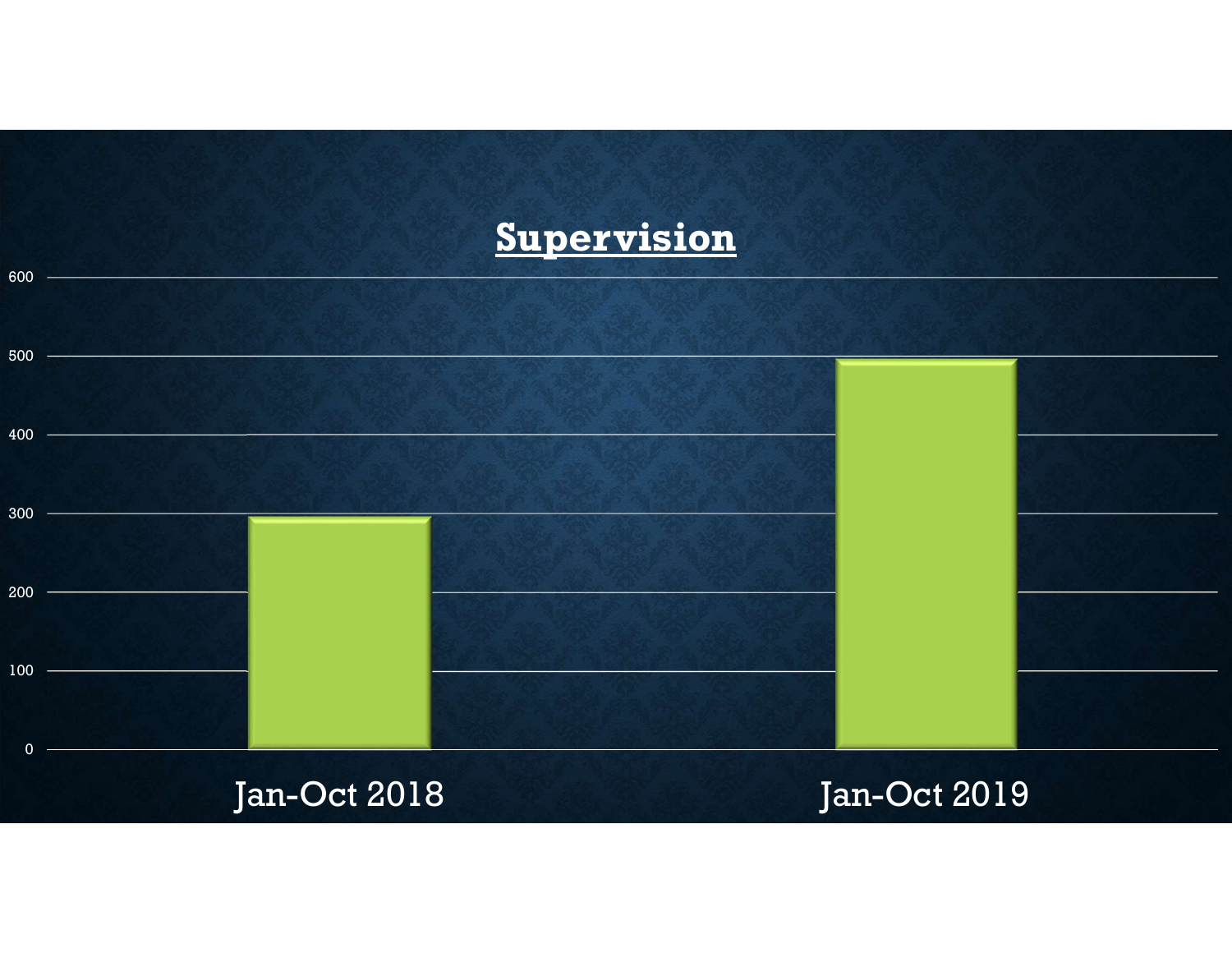•The Pretrial Office currently supervises 282 defendants •The Pretrial Office currently<br>•The Pretrial Office currently<br>•GPS – 67<br>•SCRAM- 31 The Pretrial Office currently su<br>
282 defendants<br>
•GPS – 67<br>
•SCRAM- 31